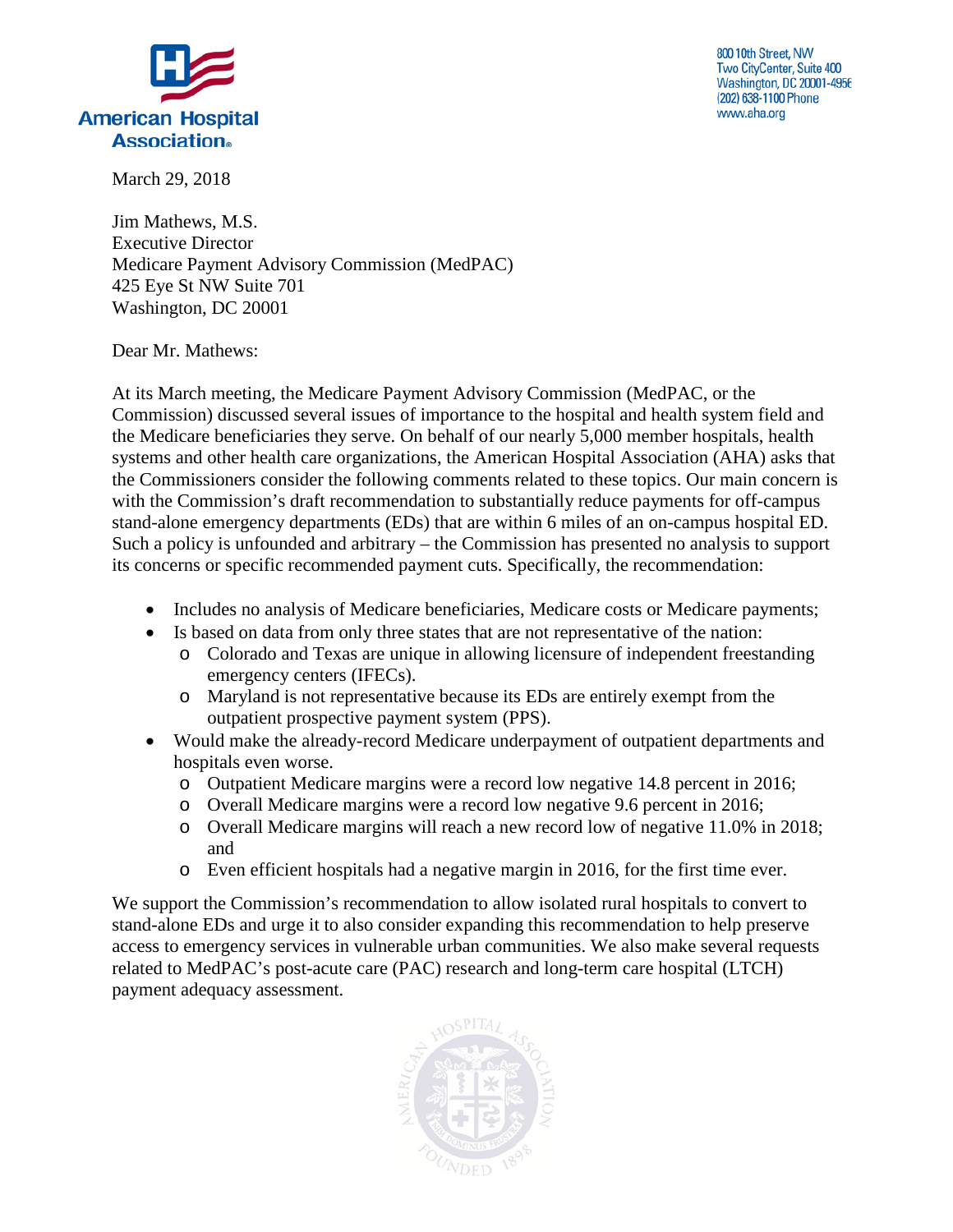Jim Mathews March 29, 2018 Page 2 of 7

#### **USING PAYMENT TO ENSURE APPROPRIATE ACCESS TO AND USE OF HOSPITAL ED SERVICES**

MedPAC commissioners are expected to vote at the April meeting on two draft recommendations related to hospital EDs. The first recommendation would allow isolated rural hospitals to convert to stand-alone EDs. The second draft recommendation is intended to disincentivize the creation of additional urban off-campus EDs that are located in close proximity to an on-campus hospital ED by reducing payment for ED evaluation and management services in these facilities. **As we explain further below, the AHA supports the first recommendation and urges the Commission consider expanding it to include vulnerable urban hospitals. We oppose the second recommendation, which is unfounded and arbitrary.**

Stand-alone EDs in Rural Communities. It its March meeting, MedPAC discussed a draft recommendation for Congress to allow isolated rural stand-alone EDs (those that are more than 35 miles from another ED) to bill standard OPPS facility fees, and receive annual payments to assist with fixed costs. **We support this recommendation and believe it would help ensure access to essential services in rural communities.**

**In addition, we urge commissioners to consider that stand-alone EDs also have the potential to preserve access to emergency services in vulnerable urban communities.** The AHA has recommended such a model as part of its *Task Force on Ensuring Access in Vulnerable Communities*, [1](#page-1-0) which sets forth nine strategies that could preserve access to essential health care services (including primary care, emergency and observation, and psychiatric and substance use treatment services) in vulnerable rural and urban inner-city communities. The Emergency Medical Center (EMC) strategy would allow existing facilities to meet a community's need for emergency and outpatient services, without having to provide inpatient acute care services. EMCs would provide emergency services (24 hours a day, 365 days a year) and transportation services (see attached factsheet). It also could provide outpatient services and post-acute care services, depending on a community's needs. Allowing this model to serve as a solution for both rural and urban communities will allow these communities to provide care in a manner that best fits its needs and circumstances.

Urban Stand-alone EDs. MedPAC also discussed a draft recommendation for Congress to reduce payments for off-campus stand-alone EDs that are within 6 miles of an on-campus hospital ED – either by 30 percent or by paying type B ED payment rates. **The AHA urges MedPAC not to finalize this recommendation. In the absence of any data to support the Commissioners' stated concerns and recommendations, it is unfounded and arbitrary.** Instead, we urge the Commission to pause until it is able to examine Medicare claims data specific to stand-alone offcampus EDs (OCEDs). Currently, Medicare claims do not distinguish services furnished in OCEDs from those furnished in on-campus EDs. However, we have supported MedPAC's recommendation that the Centers for Medicare & Medicaid Services (CMS) begin to track

<span id="page-1-0"></span><sup>1</sup> [https://www.aha.org/issue-landing-page/2016-11-16-ensuring-access-vulnerable-communities-taskforce-report](https://www.aha.org/issue-landing-page/2016-11-16-ensuring-access-vulnerable-communities-taskforce-report-and-resources)[and-resources.](https://www.aha.org/issue-landing-page/2016-11-16-ensuring-access-vulnerable-communities-taskforce-report-and-resources)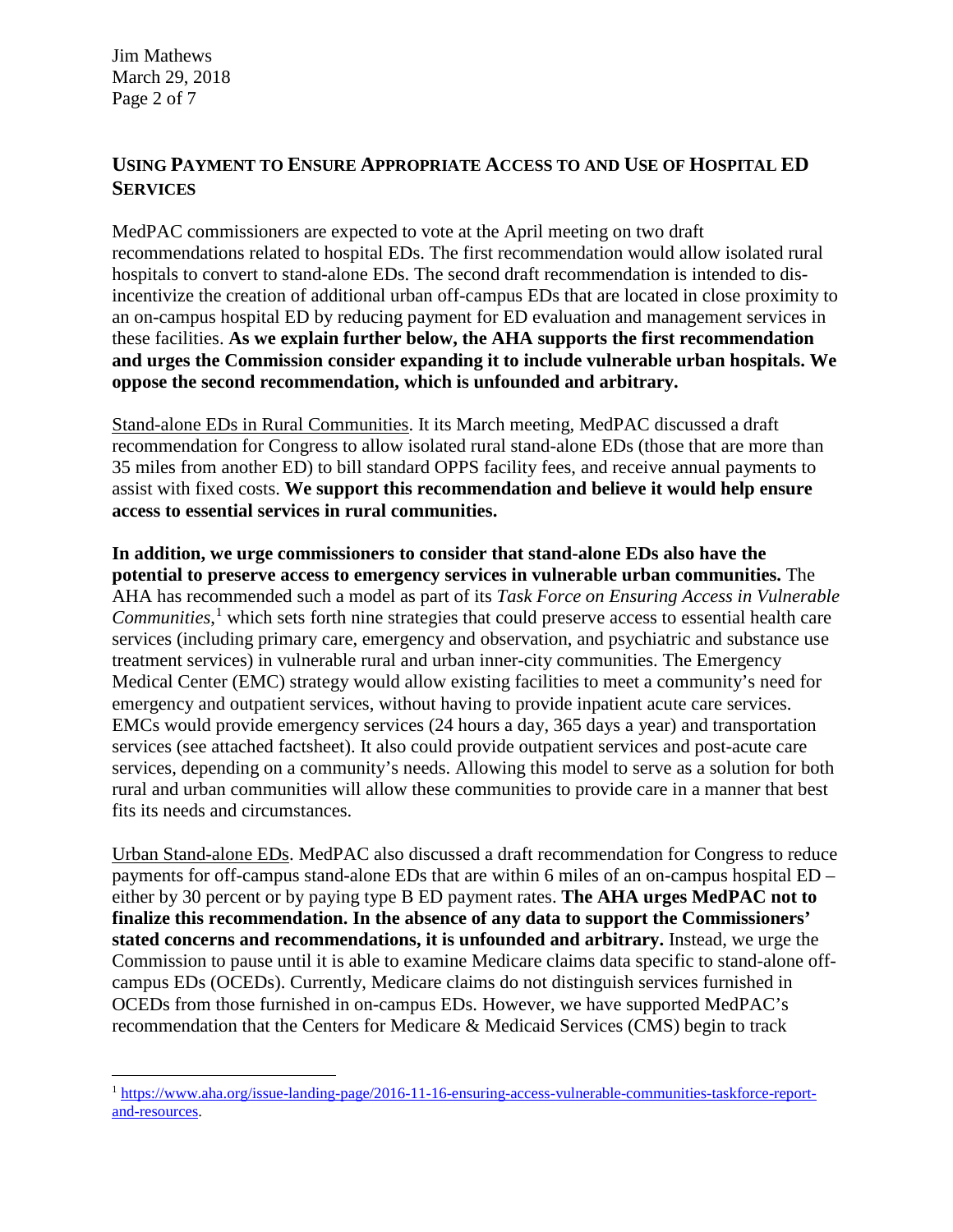Jim Mathews March 29, 2018 Page 3 of 7

OCEDs in the Medicare claims data, provided the mechanism used to do so is not overly costly or burdensome for hospitals to implement.

MedPAC bases its OCED concerns on analysis of a small number of stand-alone EDs in only three states – Colorado, Maryland and Texas. While these data provide an interesting perspective of non-Medicare patient care in emergency and urgent care facilities in these states, they are not representative of the nation and contain no Medicare data. Specifically:

- Colorado and Texas are unique in allowing licensure of IFECs, which are not recognized by Medicare as hospitals;
- the Colorado data contain information from only eight IFECs;
- Maryland EDs are entirely excluded from the Medicare OPPS; and
- None of the datasets include information on Medicare beneficiaries, costs or payments.

**Therefore, the data that MedPAC alleges demonstrate that patients in hospital-based OCEDs were of lower acuity and, therefore, should be paid at a Medicare reduced rate actually contain no data on either OCEDs or Medicare patients.** Instead the datasets include information on IFECs and private pay patients. Indeed, the incentives for creating IFECs are very different from those for creating OCEDs, even if the IFEC later becomes hospital-based. There is no evidence to support a conclusion that the trends in patient mix at IFECs are the same as those at OCEDs. **It follows that MedPAC's assertion that paying urban OCEDs a reduced rate "would more closely align with" Medicare beneficiaries' resource needs is entirely unfounded. Similarly, its specific recommended payment cuts are entirely arbitrary.**

In addition, the Commission's estimates of the share of facilities impacted by the 6-mile criteria are based on analyses of only five metropolitan markets; Charlotte, Cincinnati, Dallas, Denver and Jacksonville. Again, such an analysis is woefully lacking. For example, it is inappropriate to not consider the impact in, at the very least, major urban hubs like New York and San Francisco, where 6 miles could take 30-plus minutes to traverse.

**Further, MedPAC's recommendation would make the already-record Medicare underpayment of outpatient departments and hospitals even worse.** Outpatient Medicare margins were a record low of negative 14.8 percent in 2016. Overall Medicare margins were a record low of negative 9.6 percent in 2016, with a new record low of negative 11.0 percent projected for 2018. Of note, even efficient hospitals had a negative margin in 2016, for the first time ever. Additional cuts to hospital payments would threaten beneficiary access to these services.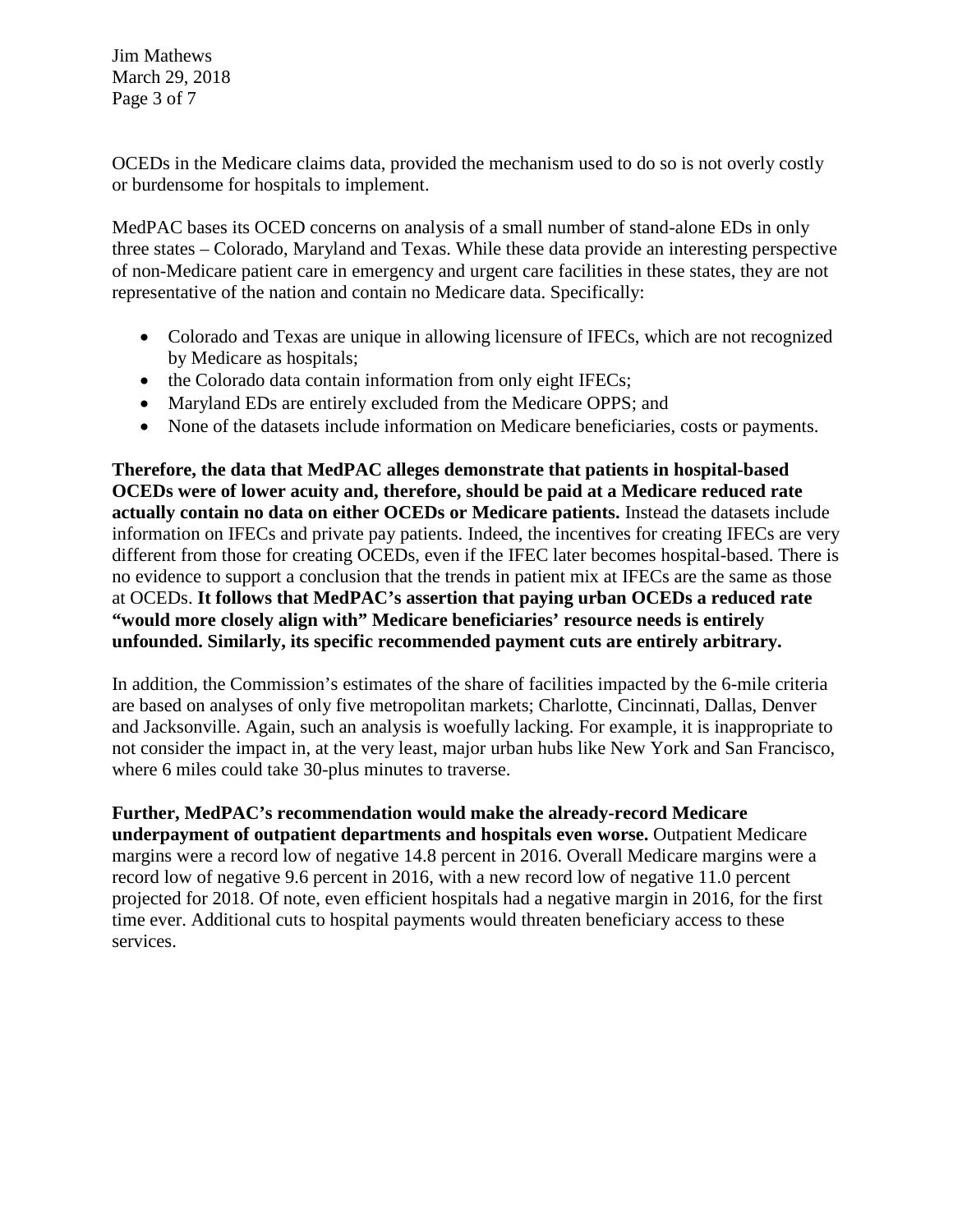| Year | <b>Outpatient Medicare</b><br><b>Margin (AHA</b><br>calculated) | <b>Overall Medicare</b><br>Margin (MedPAC<br>calculated) | <b>Efficient Hospital Medicare</b><br><b>Margin (MedPAC</b><br>calculated) |
|------|-----------------------------------------------------------------|----------------------------------------------------------|----------------------------------------------------------------------------|
| 2011 | $-10.6%$                                                        | $-5.8\%$                                                 | 2.0%                                                                       |
| 2012 | $-11.8%$                                                        | $-5.4%$                                                  | 2.0%                                                                       |
| 2013 | $-13.4%$                                                        | $-5.0\%$                                                 | 2.0%                                                                       |
| 2014 | $-11.7%$                                                        | $-5.7\%$                                                 | 1.0%                                                                       |
| 2015 | $-13.3%$                                                        | $-7.1%$                                                  | 0.0%                                                                       |
| 2016 | $-14.8%$                                                        | $-9.6%$                                                  | $-1.0%$                                                                    |

### **Medicare Margin Data, 2011-2016**

**Finally, MedPAC's analysis fails to address two important differences between hospital EDs (both on-campus and off-campus) and other providers (including IFECs). First, hospitals have a higher cost structure due, in part, to the costs of stand-by capability and capacity that hospital-based EDs bear.** MedPAC's recommendation would reimburse hospital OCEDs less for services while still expecting them to continue to provide the same level of service to their patients and communities. As we have noted previously, hospitals are the only health care provider that must maintain emergency stand-by capability 24 hours a day, 365 days a year. This stand-by role is built into the cost structure of hospitals and supported by revenue from direct patient care – a situation that does not exist for any other type of provider. MedPAC's proposed recommendation would endanger hospitals' ability to continue to provide 24/7 access to emergency care and stand-by capacity for disaster response. Following a year in which the nation experienced record-setting natural disasters, and with the scientific community projecting an increase in the severity and frequency of extreme weather events, we must do everything we can to ensure that hospitals have the resources needed to prepare for and respond to future disasters.

**Second, comparisons between Medicare payment rates for "similar patients" in different settings should explicitly account for differences in packaging of costs between the OPPS and the Physician Fee Schedule (PFS).** There is greater packaging of costs under OPPS compared to the PFS. For instance, based on 2015 claims data, we estimate a level 3 ED visit has packaging on average of about 25 percent of the total cost. Therefore, one cannot make a direct comparison of rates for "similar services" in hospital-based EDs, urgent care centers and physician office settings without first accounting for the additional packaging included in OPPS payments.

#### **MEDPAC RESEARCH ON POST-ACUTE CARE SERVICES**

The AHA appreciates MedPAC's multiple research efforts to improve the accuracy of payment for PAC services, which we are closely monitoring. As such, we ask the Commission to share with the AHA and other stakeholders the following items that were addressed during recent staff presentations: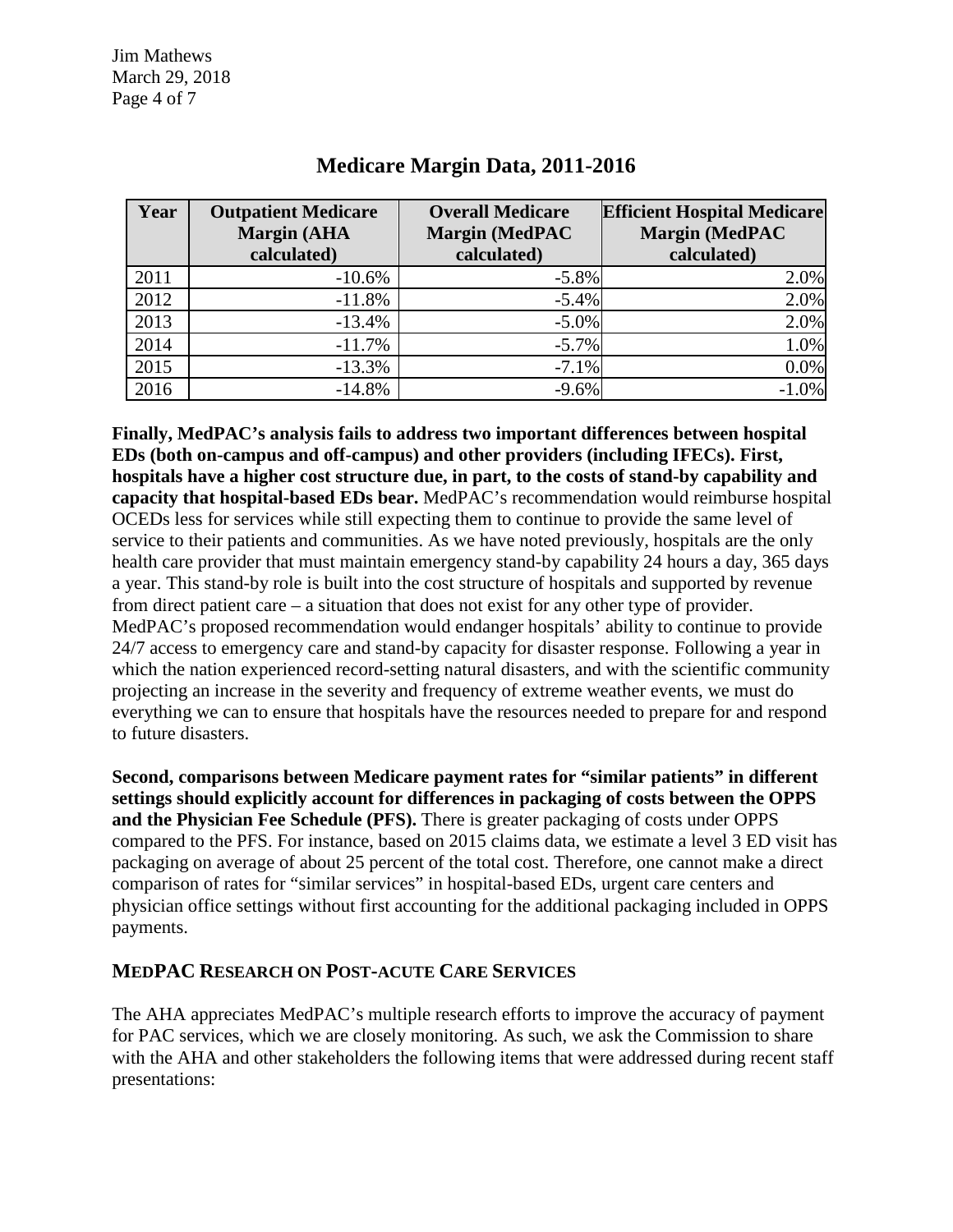Jim Mathews March 29, 2018 Page 5 of 7

- PAC PPS Relative Weights. During its November, December and January public meetings, the Commission addressed research on an approach to "increase the equity of payments within each PAC setting." These discussions, and the resulting recommendation, call for HHS to use a blend of MedPAC's new PAC PPS relative weights and current setting-specific weights for the calculation of 2019 PAC payments. During the December meeting, staff indicated that the PAC PPS relative weights are "sitting on a shelf." However, the PAC PPS relative weights have not been yet shared with the public, which counters the Commission's commitment to transparency and prevents any external validation. **As such, we reiterate our request for the sharing of MedPAC's, thus far, proprietary PAC PPS relative weights with stakeholders.**
- High-quality PAC Providers. During its September and March public meetings, the Commission discussed research on encouraging beneficiaries to use "higher-quality PAC providers." This research uses a new metric developed by MedPAC – "higher-quality PAC providers" – that has not been fully explained. Rather, staff has noted that this metric is based on a compilation of variables, including mortality and readmissions data. This research and this metric are of great interest to the AHA, as it appears that any future recommendation would influence both general acute-care hospitals, as well as PAC providers. **As such, we ask the Commissions to share with the AHA and other stakeholders its specifications for this MedPAC-developed metric, "higher-quality PAC providers."**

#### **MEDPAC'S ASSESSMENT OF PAYMENT ADEQUACY FOR LONG-TERM CARE HOSPITALS**

Medicare pays for LTCH services using a two-tiered system that, in general, pays higher-acuity cases a standard LTCH PPS rate and marginally-lower acuity cases an inpatient PPS-comparable amount. Our analysis of the standard analytical file shows that site-neutral LTCH cases accounted for 36 percent of all cases in the most recent period, the third quarter of FY 2017. **Given that site-neutral cases represent such a large portion of the overall LTCH case-mix, we urge MedPAC to include all LTCH cases in the Commission's payment adequacy analysis.** We are unaware of any rationale supporting the current exclusion of LTCH site-neutral cases from this assessment. Further, not only do site-neutral cases represent a substantial portion of the overall population of LTCH cases, their Medicare margins show substantial underpayment, as discussed below. As such, the latest payment adequacy assessment based only on standard rate cases was incomplete and, therefore, inaccurate.

As demonstrated by the graph below, under the fully implemented policy, average payments cover only 49 percent of the cost of care for LTCH site-neutral cases. Unfortunately, even under the 50/50 blended payments during the transition to full site-neutral payment, only an average of 79 percent of costs are covered.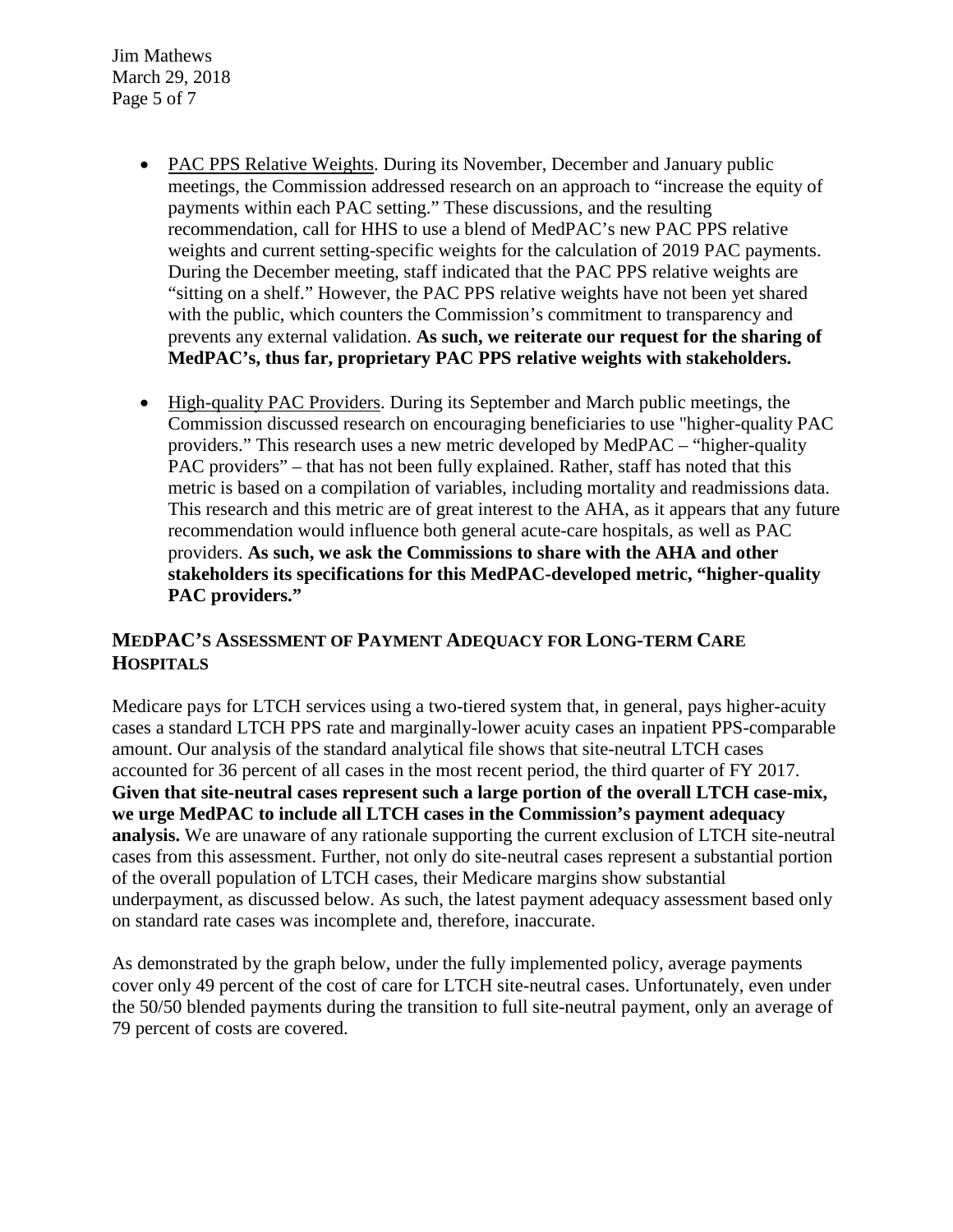

#### **Payment to Cost Ratios for LTCH Site-neutral Cases; With and Without Blended Payment**

■ Payment to Cost Ratio - Full Site-neutral Rate (no blend)

Our analyses show that these substantial underpayments are occurring because, contrary to CMS's projections, the acuity level and cost of care for LTCH site-neutral cases far exceed those of comparable inpatient PPS cases.<sup>[2](#page-5-0)</sup> However, payments are of course made at an inpatient PPScomparable level. **While we agree with CMS that the field is still in flux as it adapts to siteneutral payment, anecdotal feedback from our LTCH members indicates that their ability to continue to lower the cost of treating site-neutral cases has plateaued.** One key driver of this underpayment is the clinical acuity of site-neutral cases. Specifically, we found that 54 percent of these cases have between one and four complications and comorbidities/major complications and comorbidities (CC/MCC), while 42 percent have five or more CC/MCCs. In contrast, of comparable inpatient PPS cases (those with fewer than three ICU days), 62 percent have one to four CCs/MCCs but only 12 percent have five or more (see table below). Consistent with their higher acuity levels, LTCH site-neutral cases also have an average length of stay of 25.1 days, which is much more similar to that of LTCH cases paid a standard rate than to the 4.0 day average length of stay for comparable inpatient PPS cases. The contrast is equally stark when comparing Medicare payment-to-cost ratios: 0.47 for LTCH site-neutral cases and 0.99 for inpatient PPS cases with fewer than three ICU days.<sup>[3](#page-5-1)</sup> Average costs per case for these cases were \$32,941 and \$11,190, respectively.[4](#page-5-2) **Collectively, these data show that LTCH site-neutral cases are, on average, much sicker and costlier than inpatient PPS cases with fewer than three ICU days.** 

<span id="page-5-0"></span><sup>2</sup> 2016 MedPAR data.

<span id="page-5-1"></span><sup>3</sup> Note that overall, Medicare payments to general acute-care hospitals covered only 87 cents for every dollar spent caring for Medicare patients in 2016.

<span id="page-5-2"></span><sup>4</sup> FY 2016 cases with FY 2018 payment parameters.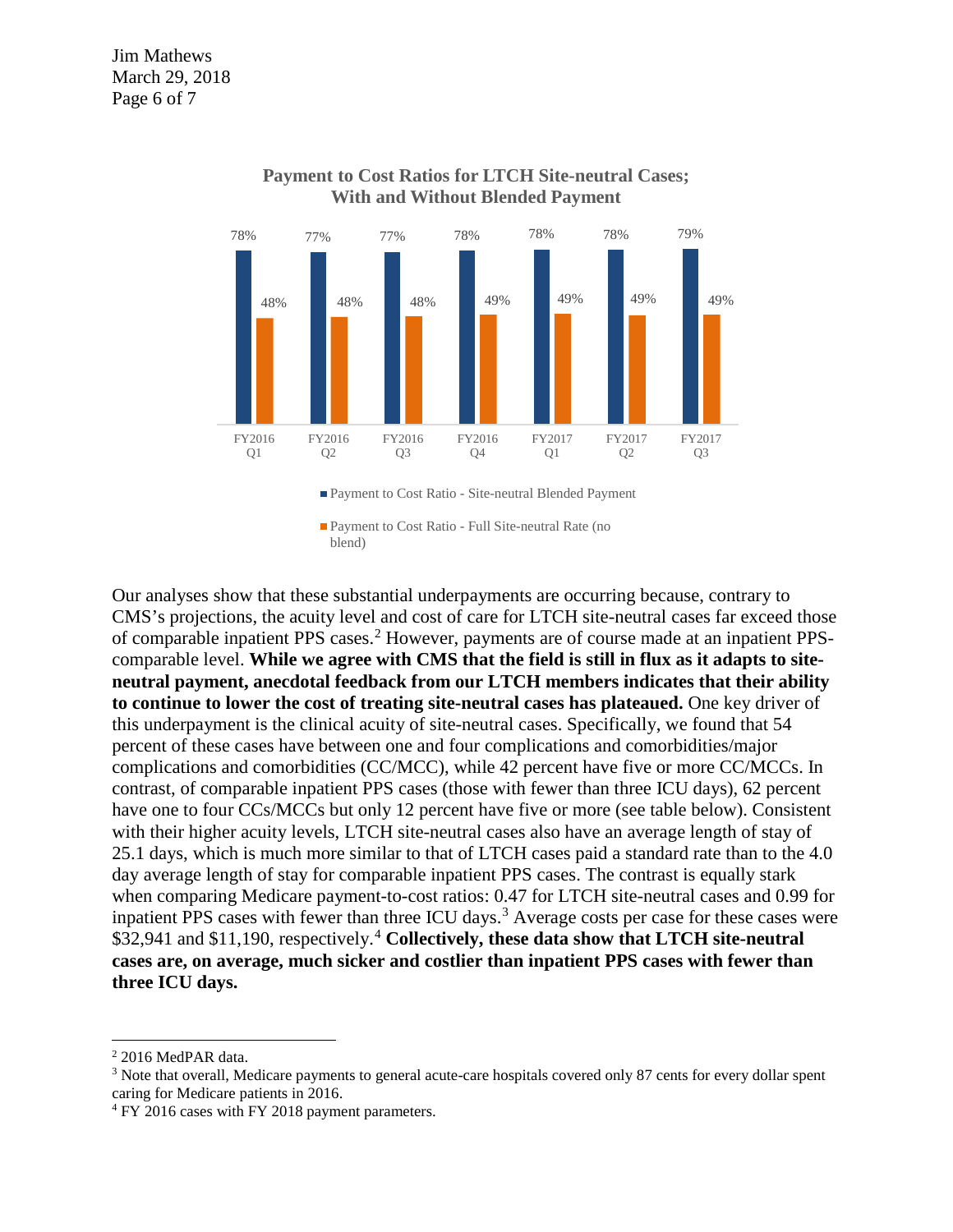| <b>Comparing LTCH Site-neutral Cases &amp;</b><br>Inpatient PPS Cases with Fewer than 3 ICU Days* |                                                                        |                                             |  |  |  |
|---------------------------------------------------------------------------------------------------|------------------------------------------------------------------------|---------------------------------------------|--|--|--|
|                                                                                                   | <b>IPPS</b><br><b>Cases</b><br>with $<$ 3<br><b>ICU</b><br><b>Days</b> | <b>LTCH</b><br>Site-neutral<br><b>Cases</b> |  |  |  |
| <b>Number of Cases</b>                                                                            | 6,974,091                                                              | 50,781                                      |  |  |  |
| <b>Length of Stay</b>                                                                             | 4.0                                                                    | 25.1                                        |  |  |  |
| % of Cases with<br>1-4 CC/MCCs                                                                    | 62%                                                                    | 54%                                         |  |  |  |
| % of Cases with                                                                                   |                                                                        |                                             |  |  |  |
| 5+ CC/MCCs                                                                                        | 12%                                                                    | 42%                                         |  |  |  |
| <b>Average Cost</b>                                                                               | \$11,190                                                               | \$32,941                                    |  |  |  |
| <b>Average Medicare FFS Payment**</b>                                                             | \$11,108                                                               | \$15,592                                    |  |  |  |
| <b>Payment to Cost Ratio</b>                                                                      | 0.99                                                                   | 0.47                                        |  |  |  |

\*FY 2016 cases with FY 2018 payment parameters

\*\*Without the site-neutral blend

In summary, the AHA is concerned about MedPAC's methodology for calculating Medicare payment adequacy for LTCHs, since it excludes site-neutral cases. The clinical and cost profile of these cases continues to be misaligned with its inpatient PPS-based payments, as recognized by CMS in its FY 2018 rulemaking, and is driving systematic underpayment of these cases. **Therefore, in order to produce a complete and accurate assessment of Medicare payments to LTCHs, we call on MedPAC to modify its payment adequacy calculations for FY 2020 to incorporate all LTCH cases.**

Again, we thank you for your consideration of our comments. Please contact me if you have questions or feel free to have a member of your team contact Joanna Hiatt Kim, vice president of payment policy, at  $\overline{\lim_{n \to \infty}}$  or (202) 626-2340.

Sincerely,

/s/

Ashley B. Thompson Senior Vice President Public Policy Analysis and Development

Cc: James E. Mathews, Ph.D. MedPAC Commissioners

*Attachment*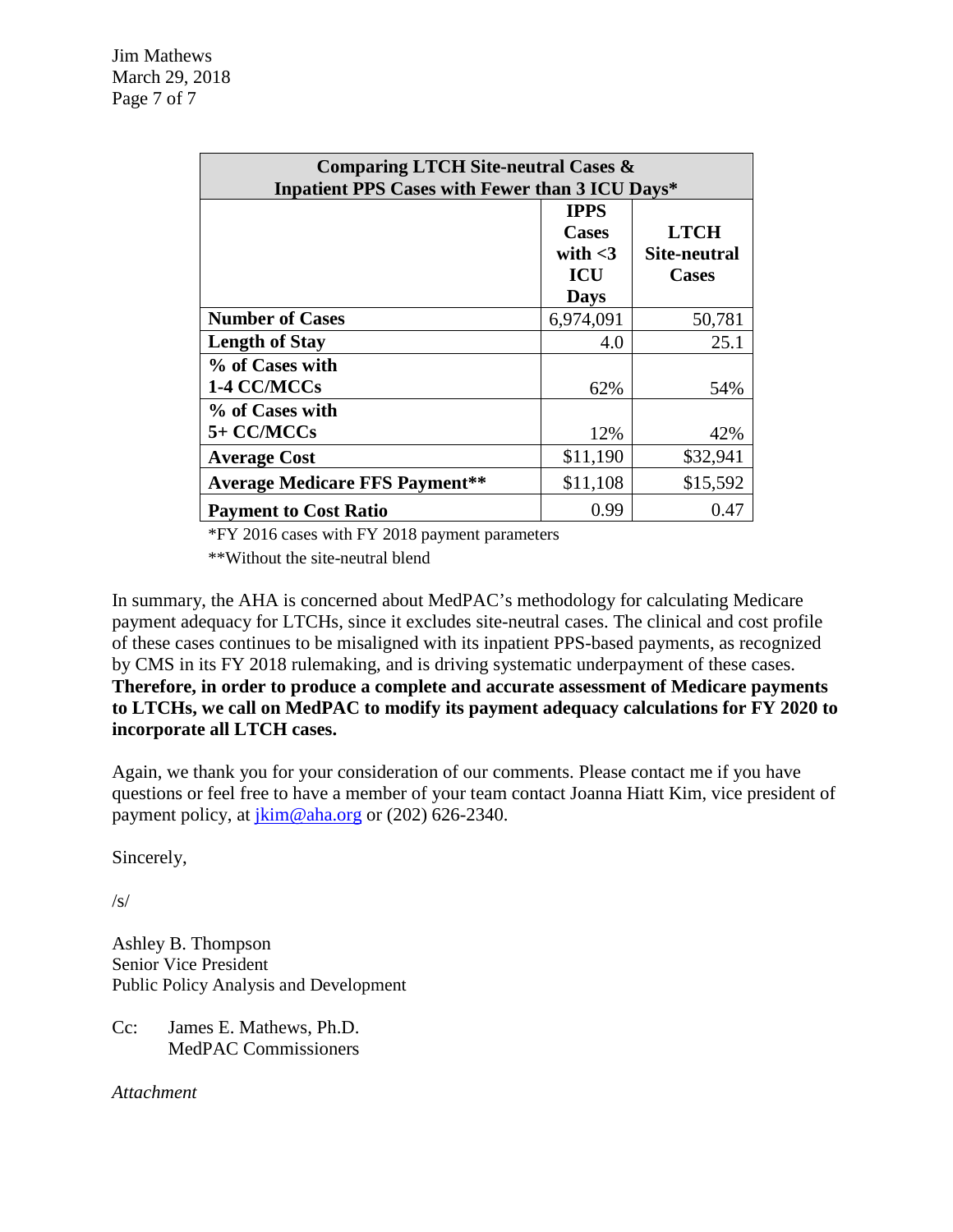# **Emerging Strategies to Ensure Access to Health Care Services**

## *Emergency Medical Center*

The AHA Task Force on Ensuring Access in Vulnerable Communities examined ways in which the access to and delivery of care could be improved. The emergency medical center (EMC) strategy would allow hospitals that may be struggling, for a variety of reasons, to continue to meet the needs of their community for emergency and outpatient services, without having to provide inpatient acute care services.

The AHA urges Congress and the states to allow certain qualifying hospitals to convert to an EMC. Specifically, EMCs would be required to provide the following services on an outpatient basis:



Emergency services, which would be available to the public 24 hours a day, 7 days a week, 365 days a year; and

Transportation services, either directly or through arrangements with transportation providers, that allow for the timely transfer of patients who require inpatient acute care services.

In addition, EMCs would be able to offer additional health care services to meet the needs of their community. These include:



Outpatient services, which could include primary care services, observation care, infusion services, hemodialysis, population health and telemedicine services;



Post-acute care services, including skilled-nursing facility care, home health and hospice care; or

Telemedicine services, which would allow EMCs to provide or maintain access to additional health care services.

### EMC vs. Other Freestanding Emergency Departments

#### Hospital-based freestanding EDs (FSEDs)

FSEDs are associated with an existing hospital, but provide emergency services in a facility that is structurally and geographically separate and distinct from that hospital. As provider-based facilities, they are reimbursed for emergency services at the rates paid to the existing hospital, including the facility fee.

#### Independent freestanding EDs (IFSEDs)

IFSEDs are recognized in a limited number of states and provide emergency services without being associated with an existing hospital. Currently, most are not Medicare providers and are not reimbursed by Medicare. Those IFSEDs that are Medicare providers are treated as outpatient clinics and reimbursed under various Medicare Part B payment systems (e.g. the physician fee schedule), but not the outpatient prospective payment system (PPS).

#### Emergency Medical Centers (EMCs)

The EMC would be a new designation and would need to be recognized at both the federal and state level. EMCs would only arise from a hospital conversion. As such, the number of EMCs would be limited and those hospitals selecting to convert would rescind their current hospital license and certification upon conversion. In addition, EMCs also would remain separate from any existing hospital or health system and would be reimbursed under a payment system developed specifically for EMCs.